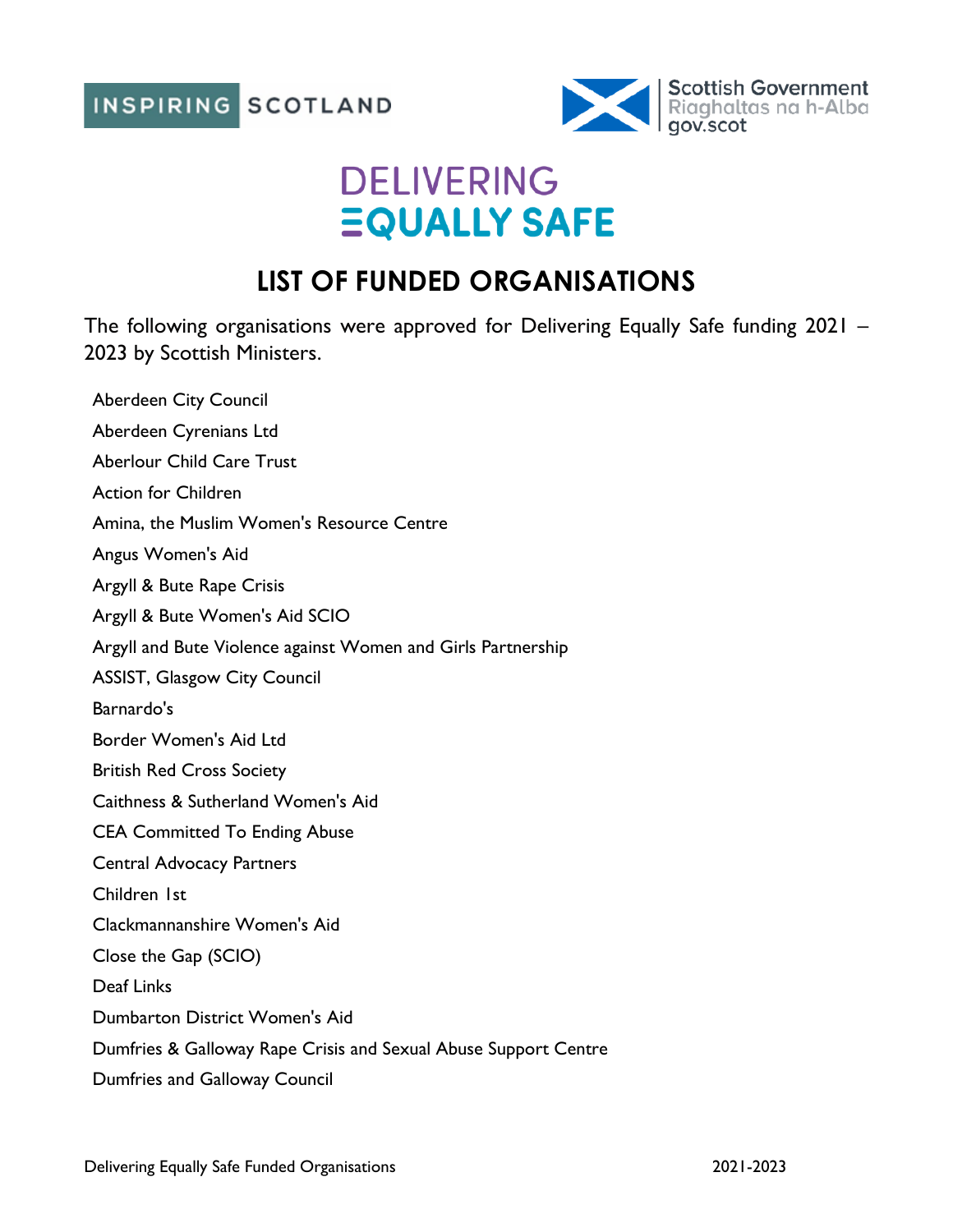Dumfriesshire & Stewartry Women's Aid Dundee City Council Dundee International Women's Centre Dundee Women's Aid East Ayrshire Health & Social Care Partnership East Ayrshire Women's Aid East Dunbartonshire Association for Mental Health East Dunbartonshire Women's Aid SCIO East Lothian and Midlothian Public Protection Committee Edinburgh Rape Crisis Centre Edinburgh Women's Aid Ltd EmilyTest Engender Feniks Counselling, Personal Development and Support Services Ltd. Fife Council Fife Rape and Sexual Assault Centre Fife Women's Aid Forth Valley Rape Crisis Centre GEMAP Scotland Ltd Glasgow and Clyde Rape Crisis Glasgow East Women's Aid Ltd Glasgow Women's Aid Grampian Women's Aid Hemat Gryffe Women's Aid Limited Inverclyde Women's Aid Inverness Women's Aid JustRight Scotland SCIO Kenyan Women in Scotland Association (CIC) Kibble Education and Care Centre Kingdom Abuse Survivors Project Lanarkshire Rape Crisis Centre LGBT Youth Scotland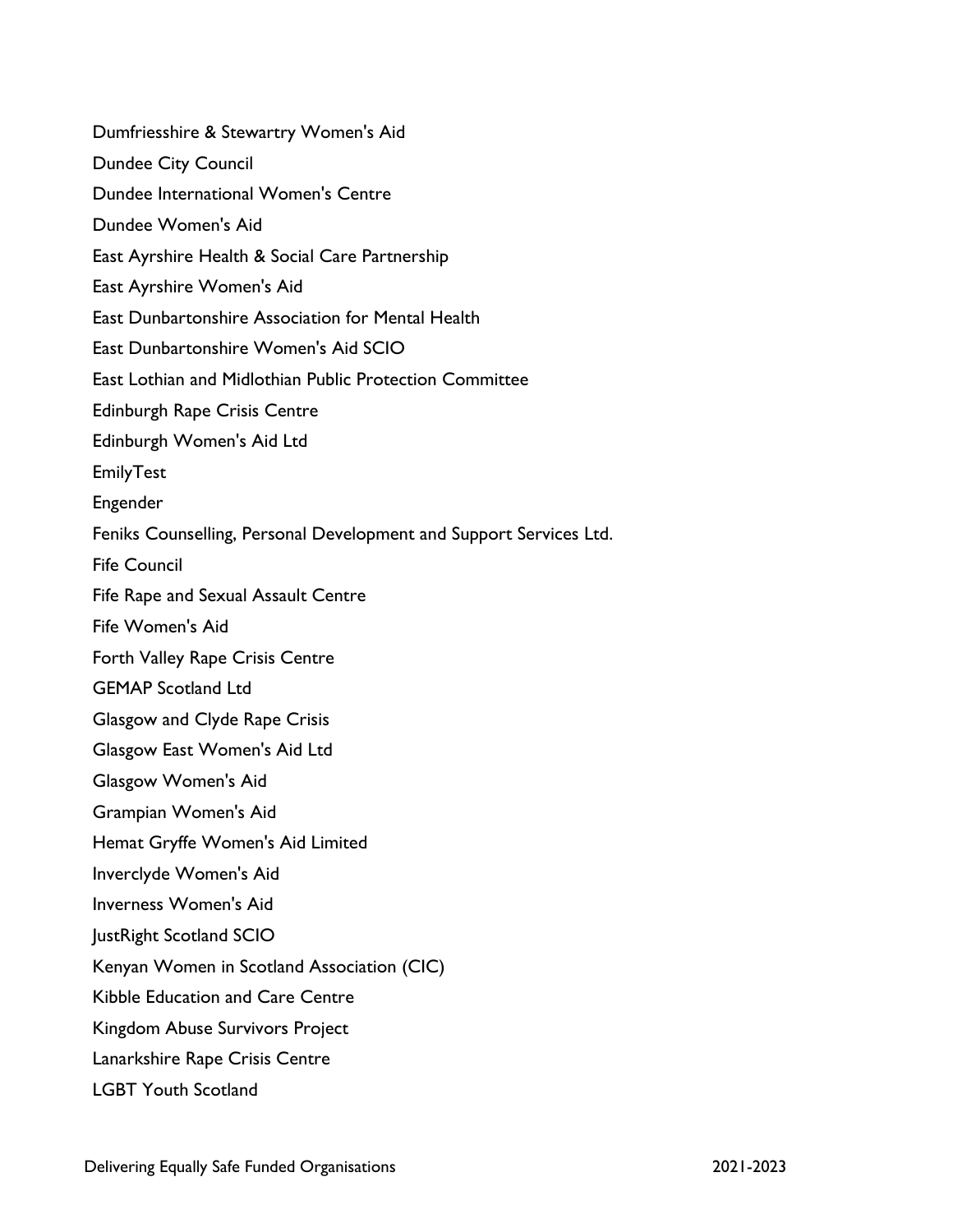Liber8 (Lanarkshire) Ltd Lochaber Women's Aid Monklands Women's Aid Moray Rape Crisis Moray Women's Aid Motherwell & District Women's Aid Multi-Cultural Family Base North Ayrshire Womens Aid North Lanarkshire Council North Lanarkshire Women's Aid Ltd Orkney Rape & Sexual Assault Service (ORSAS) SCIO Perth and Kinross Council Perthshire Women's Aid Rape and Sexual Abuse Centre, Perth & Kinross Rape and Sexual Abuse Service Highland Rape Crisis Grampian Rape Crisis Scotland Renfrewshire Council Renfrewshire Women's Aid SCIO Respect Ross-Shire Women's Aid Rowan Alba Ltd Sacro **SafeLives** Saheliya Sandyford, NHS Greater Glasgow and Clyde SAY Women SCOTTISH BORDERS COUNCIL Scottish Borders Rape Crisis Centre (SBRCC) Scottish Commission for Learning Disability Scottish Women's Aid Shakti Women's Aid